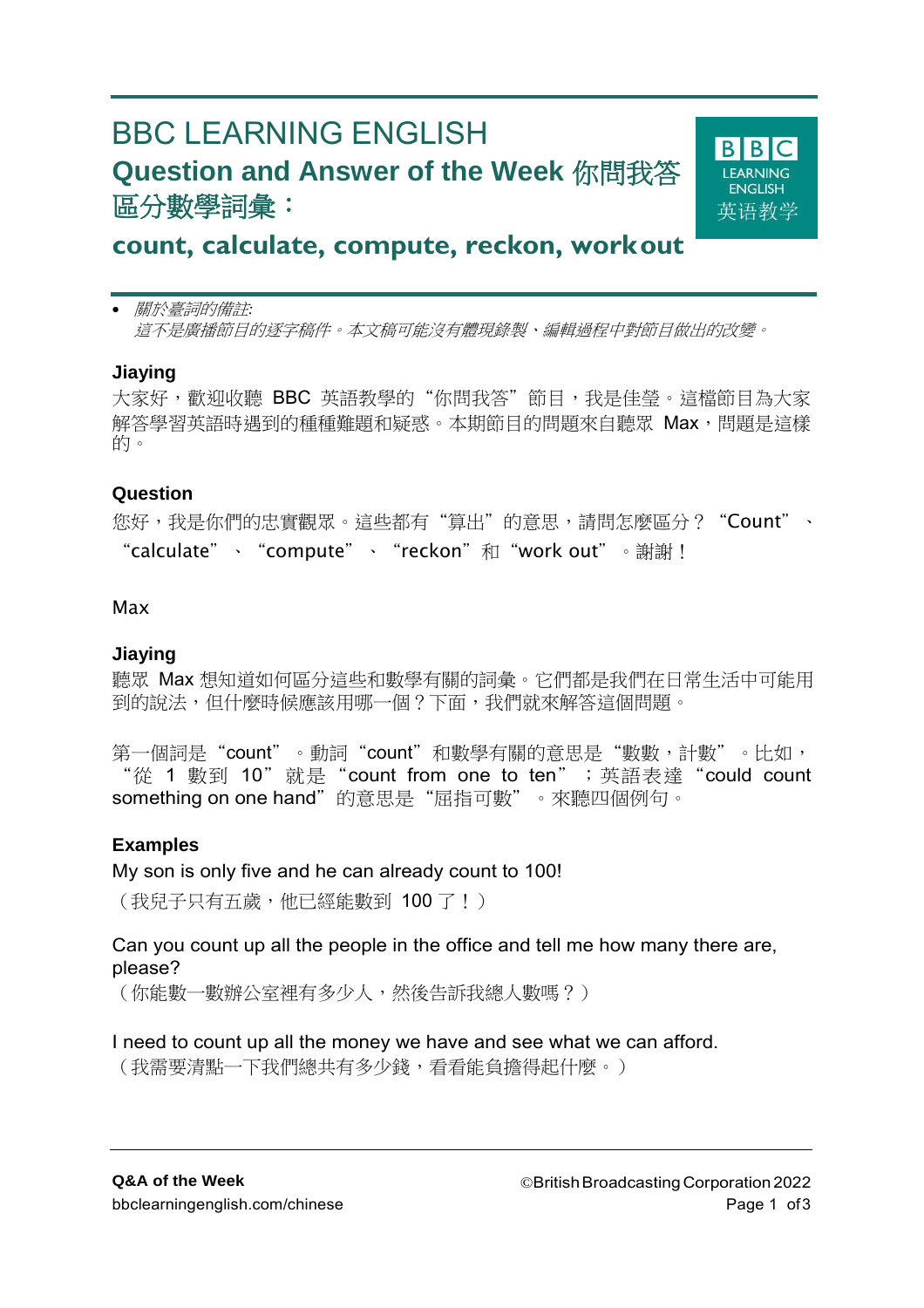#### I could probably count those who I can call real friends on one hand.

(能被我視為真正的朋友的人屈指可數。)

#### **Jiaying**

剛剛講到,動詞"count"描述的是"按順序數數,累加數位",相比之下,動詞 "calculate"所描述的過程要更複雜一些,意思是"通過加減乘除等方法算出事物的 數量",也就是"計算"。名詞是" calculation ", "計算器"的英語說法是" calculator"。

### **Examples**

In the maths lesson, we were asked to calculate the area of the triangle. (在這節數學課上,我們需要算出三角形的面積。)

#### We need to calculate how much profit we've made.

(我需要算一算我們賺了多少利潤。)

#### **Jiaying**

接下來,說一說動詞"compute"。"Compute"和"calculate"都可以表示"計算 ",但"compute"更正式,而且沒有"calculate"常用。請聽例句。

#### **Example**

We need to compute how the amount of carbon in the atmosphere will affect weather patterns over the next 200 years.

(我們需要計算大氣中的碳含量將如何影響未來 200 年的氣象模式。)

#### **Jiaying**

下面,我們介紹"reckon"。"Reckon"最常見的意思其實是"認為,想"。比如: "I reckon he's going to be late. (我看他會遲到。)"然而, 在特定的語境中, 也有 人用"reckon"來表示"計算"。常見搭配有"reckon something up (合計,算出總 數)"。聽一個例句。

# **Example**

Could you please reckon up the bill? (你能把帳算一下嗎?)

#### **Jiaying**

最後,來聊一聊短語"work out"。在表示"計算"時, "work out"和"calculate" 的意思很相近,但"work out"更常用,強調經計算得出結果的過程。聽三個例句。

# **Examples**

We need to work out how much we've got left to pay our staff a bonus. (我們需要算出還剩下多少錢可以給員工發獎金。)